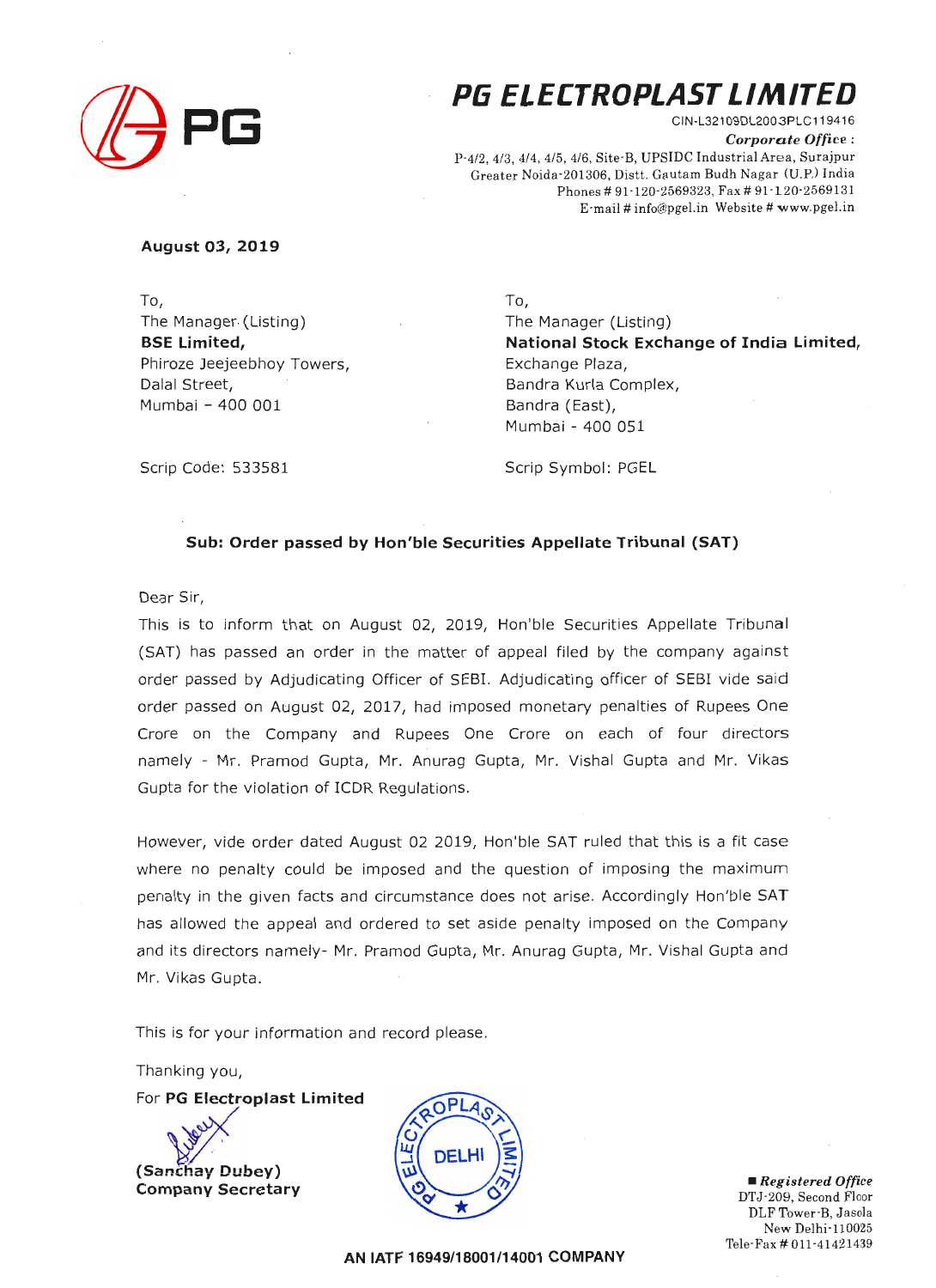## BEFORE THE SECURITIES APPELLATE TRIBUNAL MUMBAI

### **Order Reserved on: 25.06.2019**

**Date of Decision : 02.08.2019** 

### **Appeal No. 281 of 2017**

- 1. P.G. Electroplast Ltd. P-4/2, 4/3, 4/4, 4/5, 4/6, Site B, UPSIDC Industrial Area, Surajpur, Greater Noida, Uttar Pradesh – 201 306.
- 2. Promod Gupta P-4/2, 4/3, 4/4, 4/5, 4/6, Site B, UPSIDC Industrial Area, Surajpur, Greater Noida, Uttar Pradesh – 201 306.
- 3. Anurag Gupta P-4/2, 4/3, 4/4, 4/5, 4/6, Site B, UPSIDC Industrial Area, Surajpur, Greater Noida, Uttar Pradesh – 201 306.
- 4. Vishal Gupta P-4/2, 4/3, 4/4, 4/5, 4/6, Site B, UPSIDC Industrial Area, Surajpur, Greater Noida, Uttar Pradesh – 201 306.
- 5. Vikas Gupta P-4/2, 4/3, 4/4, 4/5, 4/6, Site B, UPSIDC Industrial Area, Surajpur, Greater Noida, Uttar Pradesh – 201 306. ….. Appellants

Versus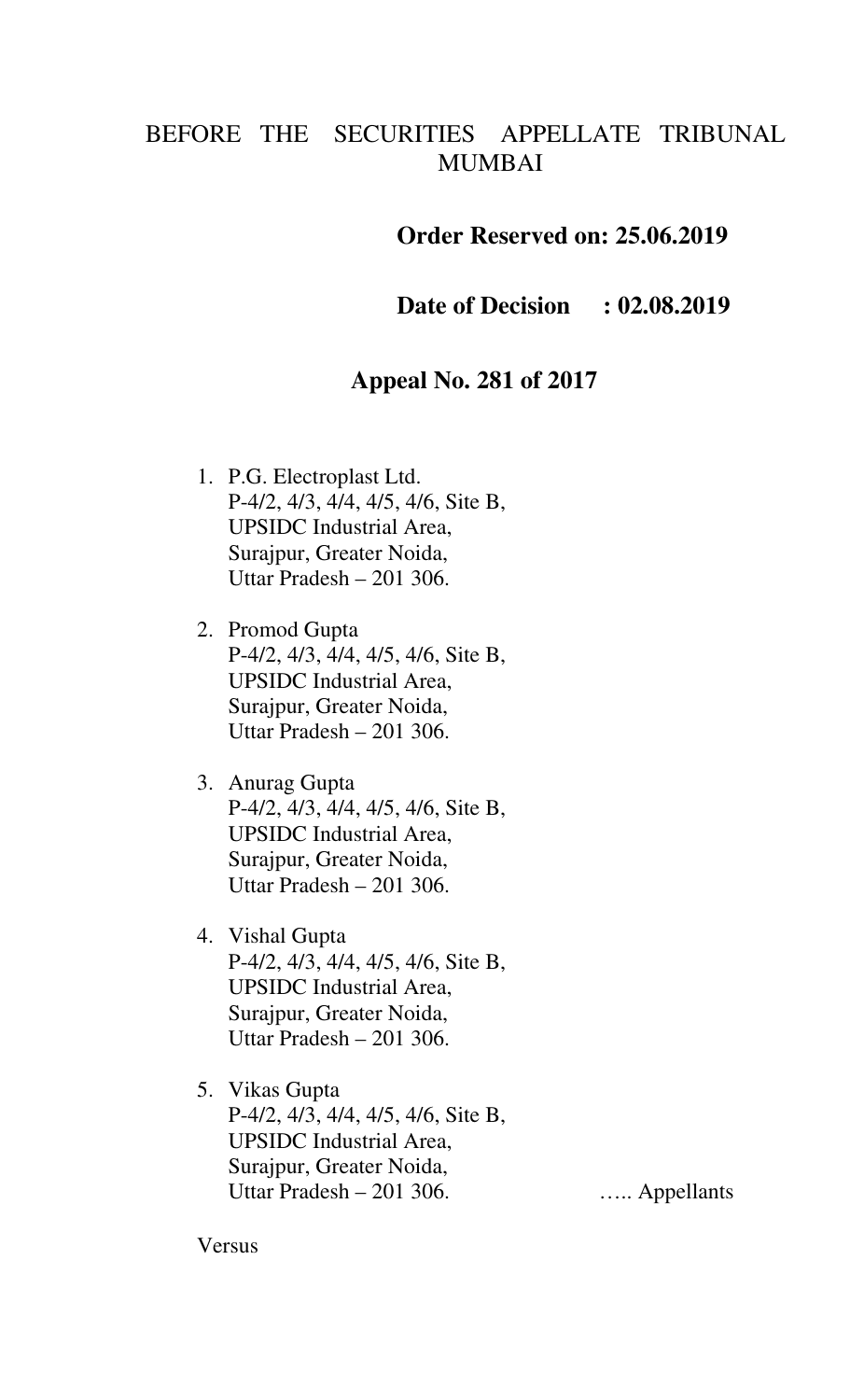Securities and Exchange Board of India SEBI Bhavan, Plot No. C-4A, G-Block, Bandra-Kurla Complex, Bandra (East), Mumbai – 400 051. …. Respondent

Mr. Shyam Mehta, Senior Advocate with Ms. Rishika Harish and Ms. Akshaya Bhansali, Advocates i/b Mindspright Legal for Appellants.

Mr. Mustafa Doctor, Senior Advocate with Mr. Mihir Mody and Mr. Sushant Yadav, Advocates i/b K. Ashar & Co. for the Respondent.

CORAM : Justice Tarun Agarwala, Presiding Officer Dr. C.K.G. Nair, Member Justice M.T. Joshi, Judicial Member

#### Per : Justice Tarun Agarwala, Presiding Officer

1. P.G. Electroplast Ltd. ('PGEL' for short) had come out with Initial Public Offering (IPO) in August, 2011 for issue of 57,45,000 equity shares of face value of Rs. 10/- each. When the shares was listed on the BSE Limited ('BSE' for short) and National Stock Exchange of India Limited ('NSE' for short) platform in September, 2011, Securities and Exchange Board of India ('SEBI' for short) noticed fluctuation in the price of the scrips of the Company following the day of listing and consequently initiated an investigation into the said scrip.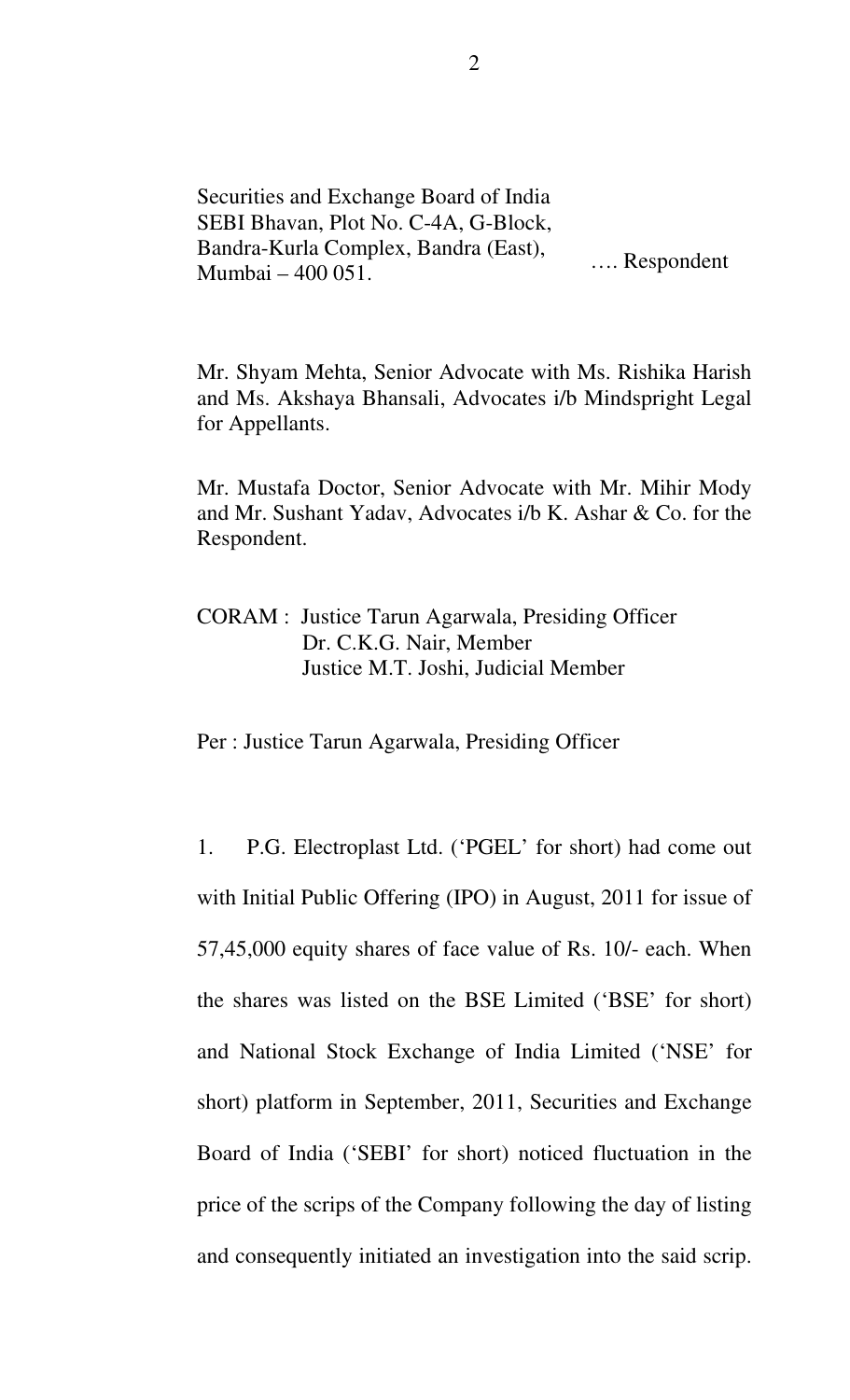Based on the preliminary findings an ad-interim ex-parte order was passed on December 28, 2011 which was confirmed on October 31, 2012. Subsequently, a Show Cause Notice (SCN) was issued on January 16, 2013 alleging nondisclosure of certain information such as amount raised through Inter Corporate Deposits (ICDs), board resolution dated August 17, 2011, purchase orders for plant and machinery, names of certain suppliers etc. Diversion of IPO proceeds and diversion of funds through purchase orders was also alleged. The Whole Time Member ('WTM' for short) after giving an opportunity of hearing and after considering their replies passed an order dated March 11, 2014 prohibiting the appellants from raising any capital from the securities market and further restrained them from dealing in the securities market in any manner for a period of ten years. The appellants were also directed to recover all the monies which were not recovered by the appellants and submit a report to SEBI. The appellants were also directed that the monies so recovered should be deposited in the escrow account. The appellant being aggrieved filed an appeal before this Tribunal.

2. The charges levelled against the appellants, for the sake of convenience, can be clubbed into two heads, namely:-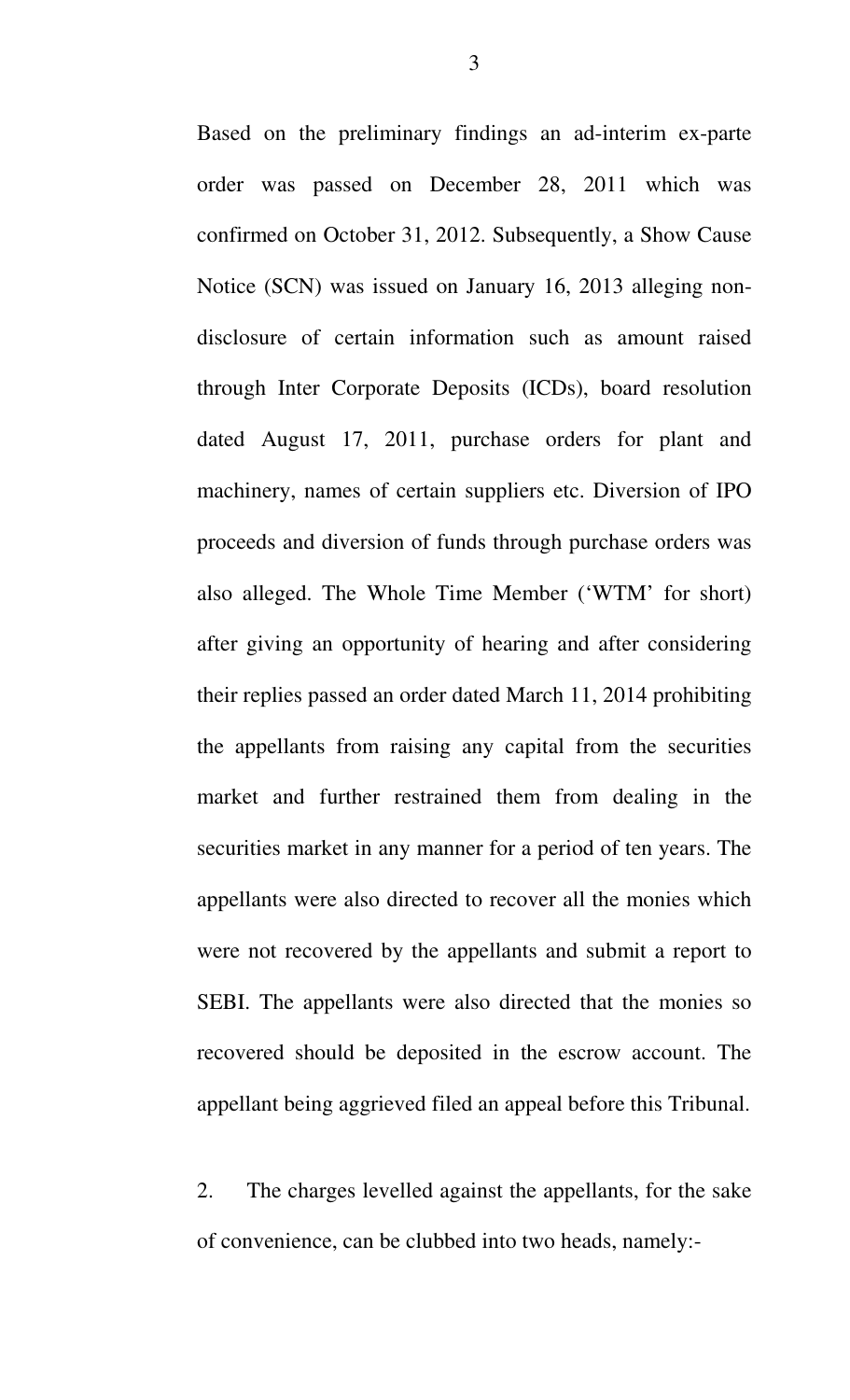- (a) Non-disclosure of certain material information in the offer documents and;
- (b) Diversion of IPO proceeds and other funds to entities which purchased the appellants' shares to ensure full subscription to the IPO of the appellants.

3. The Tribunal by its order dated August 30, 2016 allowed the appeal in part holding that the appellants were guilty of inadequate disclosure of certain material information in the offer documents. The Tribunal further found that the appellants were not guilty of the provisions of SEBI (Prohibition of Fraudulent and Unfair Trade Practices relating to the Securities Market) Regulations, 2003 ('PFUTP Regulations' for short). The Tribunal held:-

*"To sum up, the Appellant has partially failed to ensure proper disclosure of material information which was required for the investors in order to enable them to take an informed decision to invest or not to invest in the IPO in question. However, there are certain facts which remain undisputed. One, that there is no connivance or connection for that matter which has been established between the Appellant itself and entities further down in the line of transfer which eventually purchased the Appellant's shares and dealt in its scrip once it was listed on the stock exchange. There is no*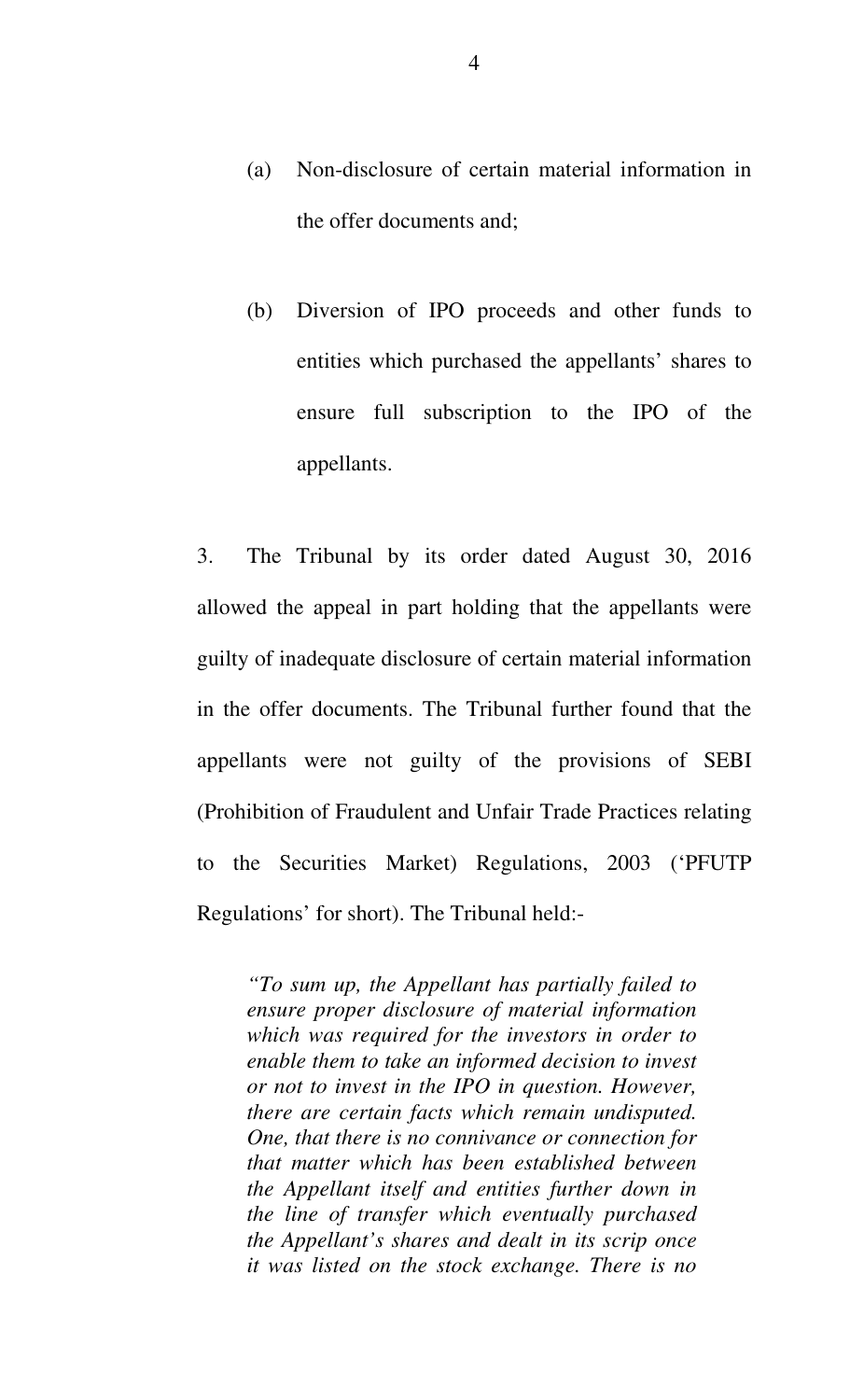*commonality of directors, or registered addresses or any other incidents which can lead to such an inference that the Appellant was involved in the transfer of funds to certain such entities which, inter-alia, bought the Appellant's share in the IPO. Further, invoices and other documents have been produced by the Appellant for the purchase of raw materials and equipments required to run the business, and their validity is not in question. It is pertinently noted that most of the money which the Respondent alleges to have been transferred has been returned to the Appellant. The Respondent has fairly submitted that the Auditor appointed by SEBI itself has in its report dated January 25, 2016 noted that an amount of*  ` *80 crore has been successfully recalled by the Appellant and the Respondent has scrutinized the utilization thereof. It is also a fact that the Appellant has already recalled moneys recoverable owing to ICDs, cancelled contracts pertaining to land purchase, except an amount of*  ` *3.77 crore as explicated hereinabove with respect to which the Appellant has initiated the winding up of the company called Supreme. It shows the respect for and earnest desire of the Appellant to abide by SEBI's regulatory directions.* 

*Further, it remains undisputed that ICDs which were given out of the IPO Proceeds to the tune of*  ` *32 crore given as ICDs to Saptrishi, Raw Gold and Wattkins. Today, however, this amount of*  ` *32 crore has been received by the Appellant, albeit with certain amount of delay. It is also to be noted that minutes of the annual general meeting held on September 12, 2012, attached as Exhibit F2 of the Appeal clarify that unequivocal permission was granted to the Board of the Appellant, as per Section 61 of the Companies Act, 1956, to alter the utilization of the IPO Proceeds and to use the proceeds as the directors deemed fit. Therefore, looking into the totality of the facts and circumstances of the case in hand, the Respondent should not have imposed the punishments of debarment from the market for a*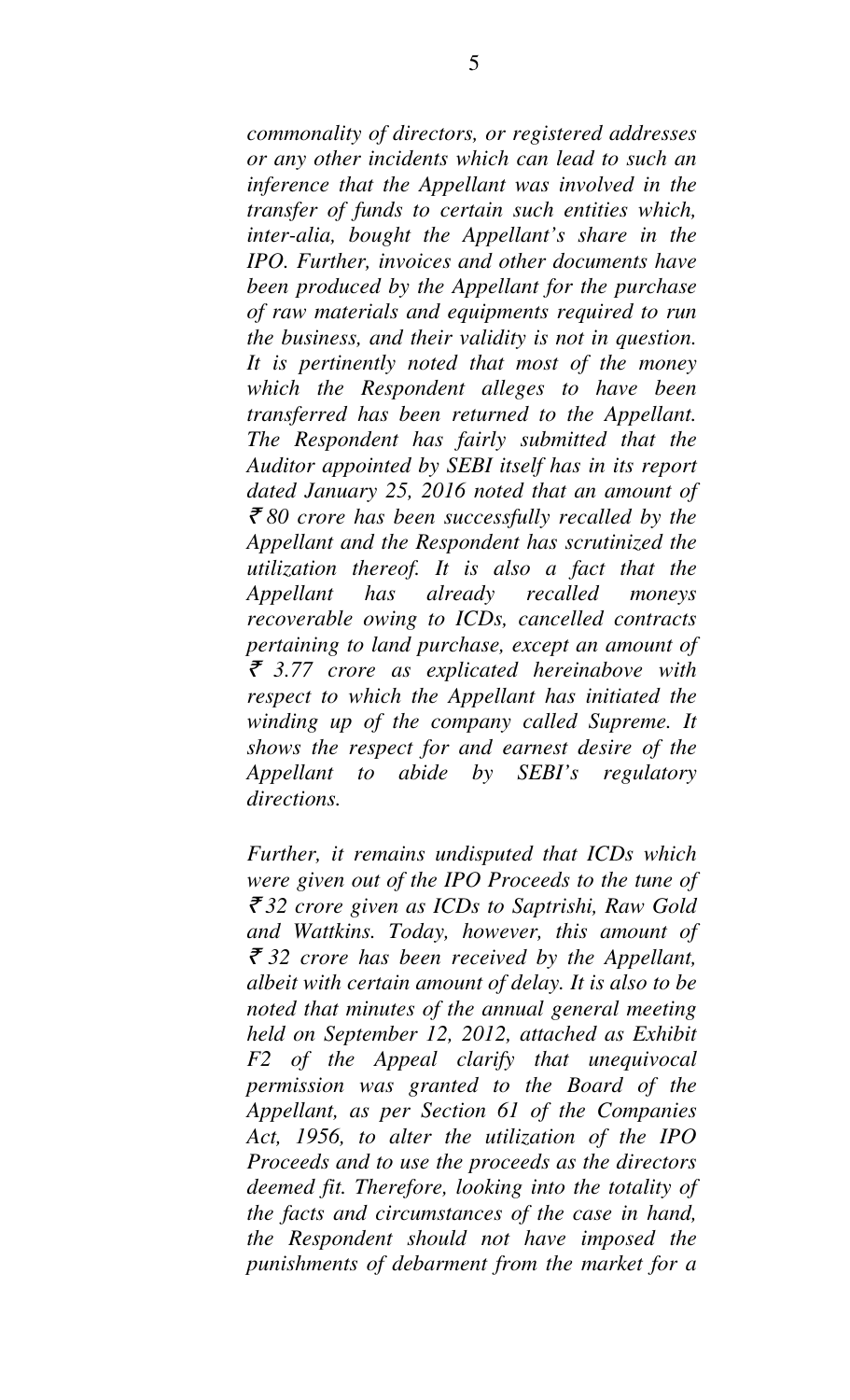*long period of one decade. Given that, some of the Respondent's allegations levelled in the Impugned Order, and particularly dealt with in this order in paragraphs no. 40, 45, and 50 cannot be sustained in law or on fact as elucidated, this Tribunal is of the opinion that in order to meet the ends of justice the period of debarment from the securities market of ten years imposed upon the Appellant should be reduced to seven years as the Appellant has already suffered by remaining out of the market for a period of more than four and half years by now. Ordered accordingly. As far as the money lying in the escrow account is concerned, the Appellant shall be at liberty to use for the objects of the IPO as per law."* 

4. The Tribunal found that it was not a case of nondisclosure of material information but was a case of inadequate disclosure at the relevant place in the Red Herring Prospectus (RHP). The Tribunal further found that there was no connivance or connection between the appellants and other entities with regard to the purchase of appellant's share nor there was any commonality of the Directors with other entities which could lead to an inference that the appellant was involved in the transfer of funds to certain entities which bought the appellant's share in the IPO. The Tribunal further found that most of the money which had been transferred was returned to the appellant and that the auditor appointed by SEBI had certified that an amount of Rs. 80 crore has been successfully recalled by the appellants and further had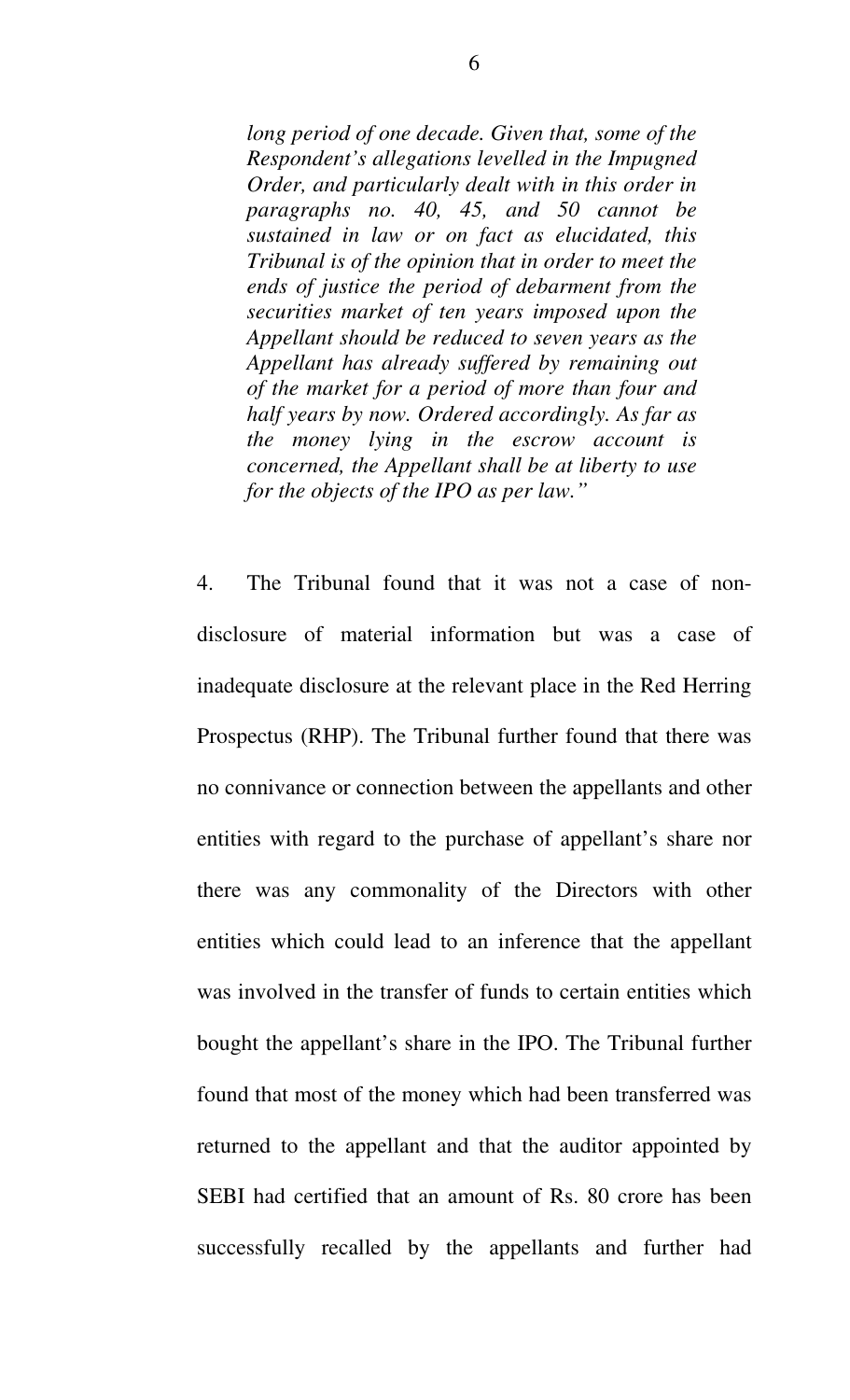cancelled the contracts pertaining to land purchase. In fact, the Tribunal found that the appellants had shown an earnest desire to abide by SEBI's regulatory directions. The Tribunal considering the aforesaid factors and considering the fact that the appellants had already undergone debarment for several years pursuant to the order of SEBI reduced the debarment from ten years to seven years.

5. While the proceedings were going before the WTM, the Adjudicating Officer ('AO' for short) also initiated proceedings under the SEBI Act, 1992. The AO considering the show cause notice and the order of the Tribunal found that the following issues arose for consideration, namely:-

- (a) Non-disclosure of certain material information in the offer documents
- (b) Diversion of IPO proceeds and other funds to entities which purchased the shares of the company to ensure full subscription to the IPO.

6. The AO considered the findings of the Tribunal and found the appellants guilty of the following:-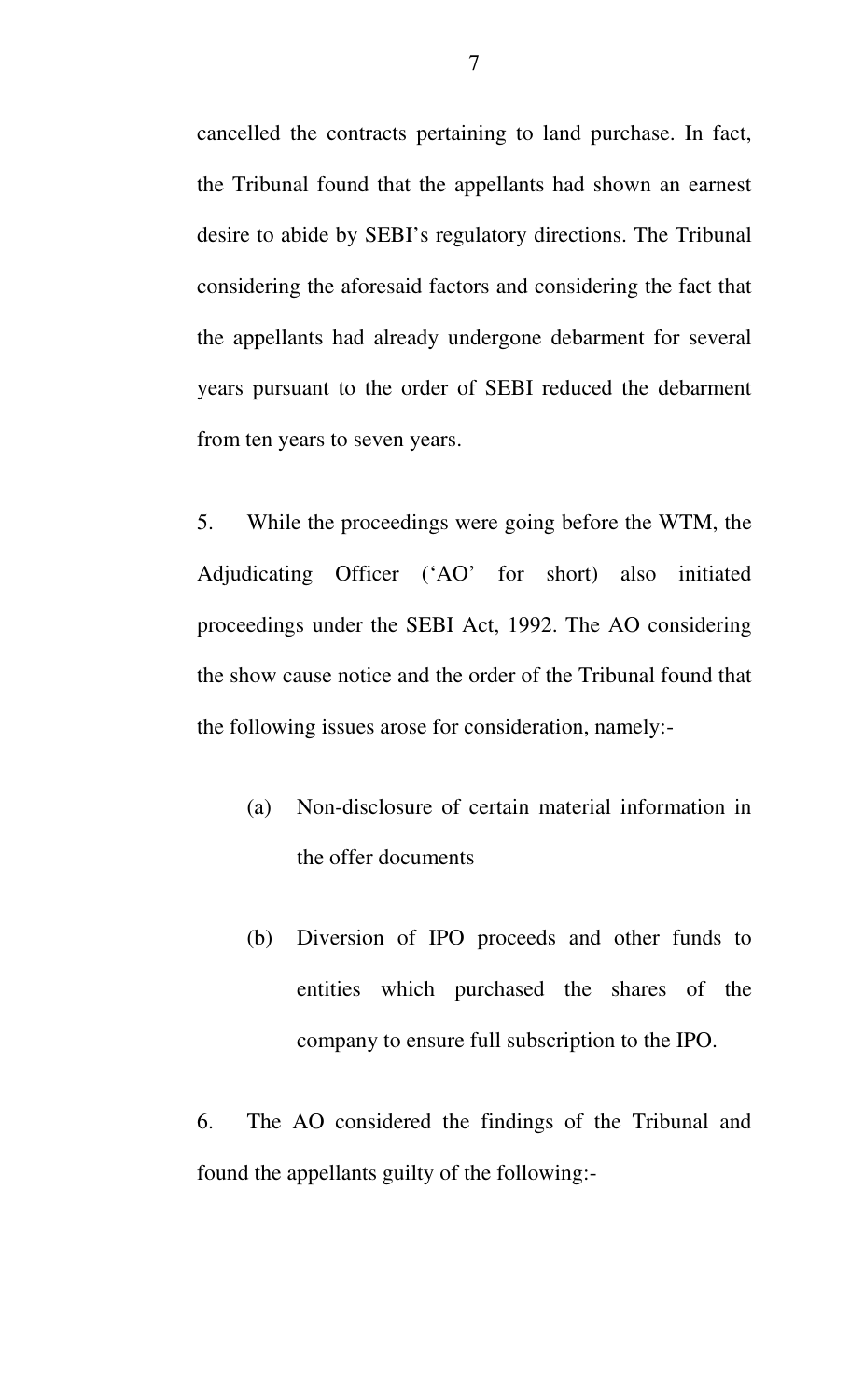- (a) Non-disclosure of ICD agreements which were in the form of bridge loan in the prospectus.
- (b) Non-disclosure of its Board Resolution dated August 17, 2011 to invest the IPO proceeds in ICDs of other companies and
- (c) Disclosure of agreements for purchase of land executed with other entities.

7. The AO on the aforesaid basis passed the impugned order holding that the appellants had violated the SEBI (Issue of Capital and Disclosure Requirements) Regulations, 2009 ('ICDR Regulations' for short) and Section 11C(2) and (3) the SEBI Act, 1992 and consequently imposed a penalty of Rupees One Crore each on the appellants under Section 15HB of the SEBI Act, 1992. The appellants being aggrieved by the said order has filed the present appeal.

8. We have heard Shri Shyam Mehta, the learned senior counsel alongwith Ms. Rishika Harish, the learned counsel for the appellants and Shri Mustafa Doctor, the learned senior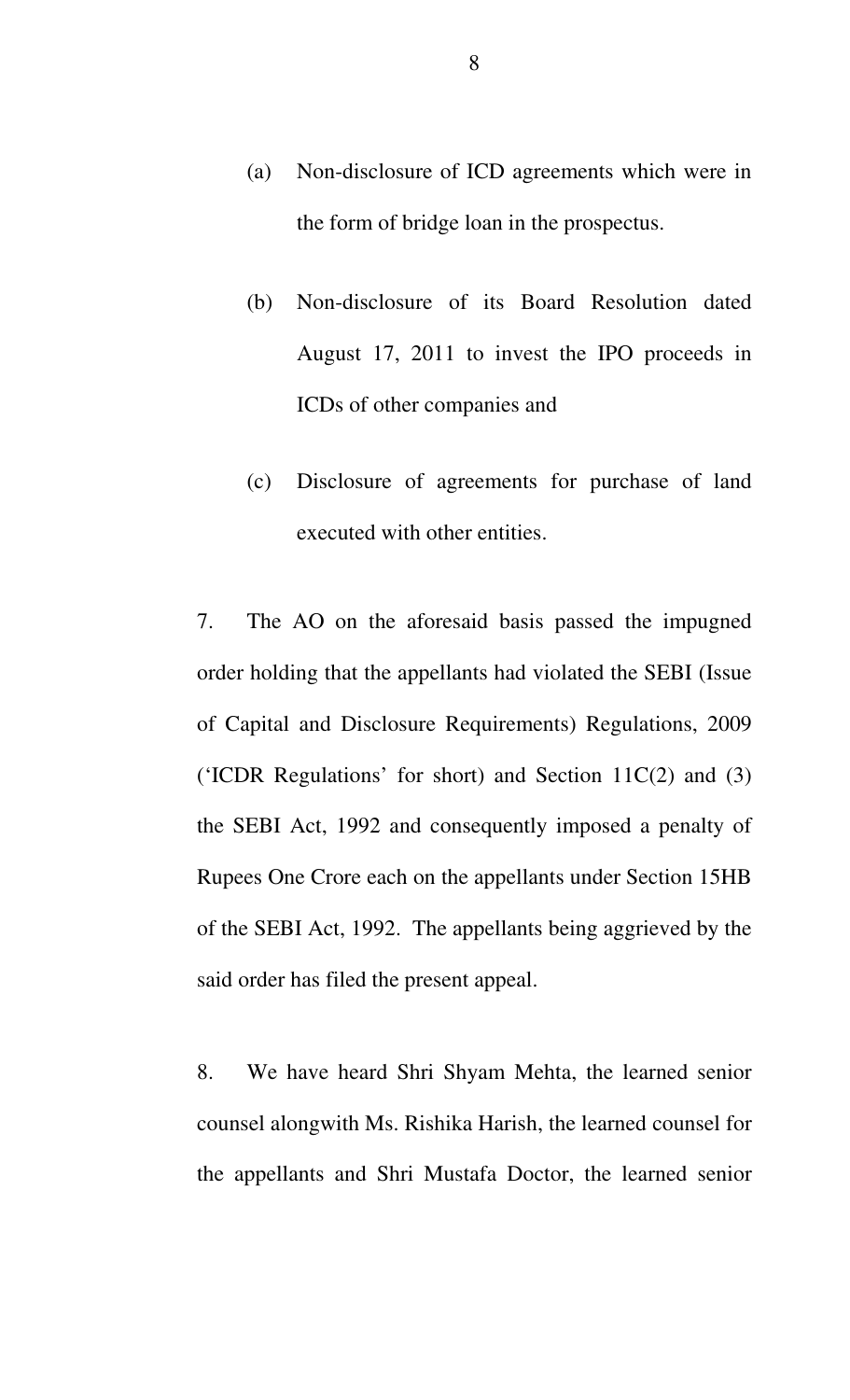counsel alongwith Shri Mihir Mody, the learned counsel for the respondent.

9. With regard to the findings arrived at by the AO we are of the opinion that the Tribunal's earlier order on the very same issues need to be looked into.

10. On the issue of non-disclosure of ICD agreements which were in the form of bridge loan in the prospectus the Tribunal found that, the bridge loan could not be shown in the draft RHP, in as much as, the bridge loan was executed after the filing of the RHP and that the Board of Directors in its resolution on August 17, 2011 had communicated to its Merchant Banker the information relating to the bridge loan. The Tribunal found that when the board resolution was intimated to the Merchant Banker it was then the duty of the Merchant Banker to incorporate the factum of bridge loan in the prospectus. The Tribunal further found that the Merchant Banker appeared to be in a great hurry to file the RHP on the same date on account of which the information relating to bridge loan was not mentioned in the RHP or the prospectus. Thus, even though the non-disclosure was vital, the Tribunal in clear terms indicated that once Board's resolution was sent to the Merchant Banker it became the onerous duty of the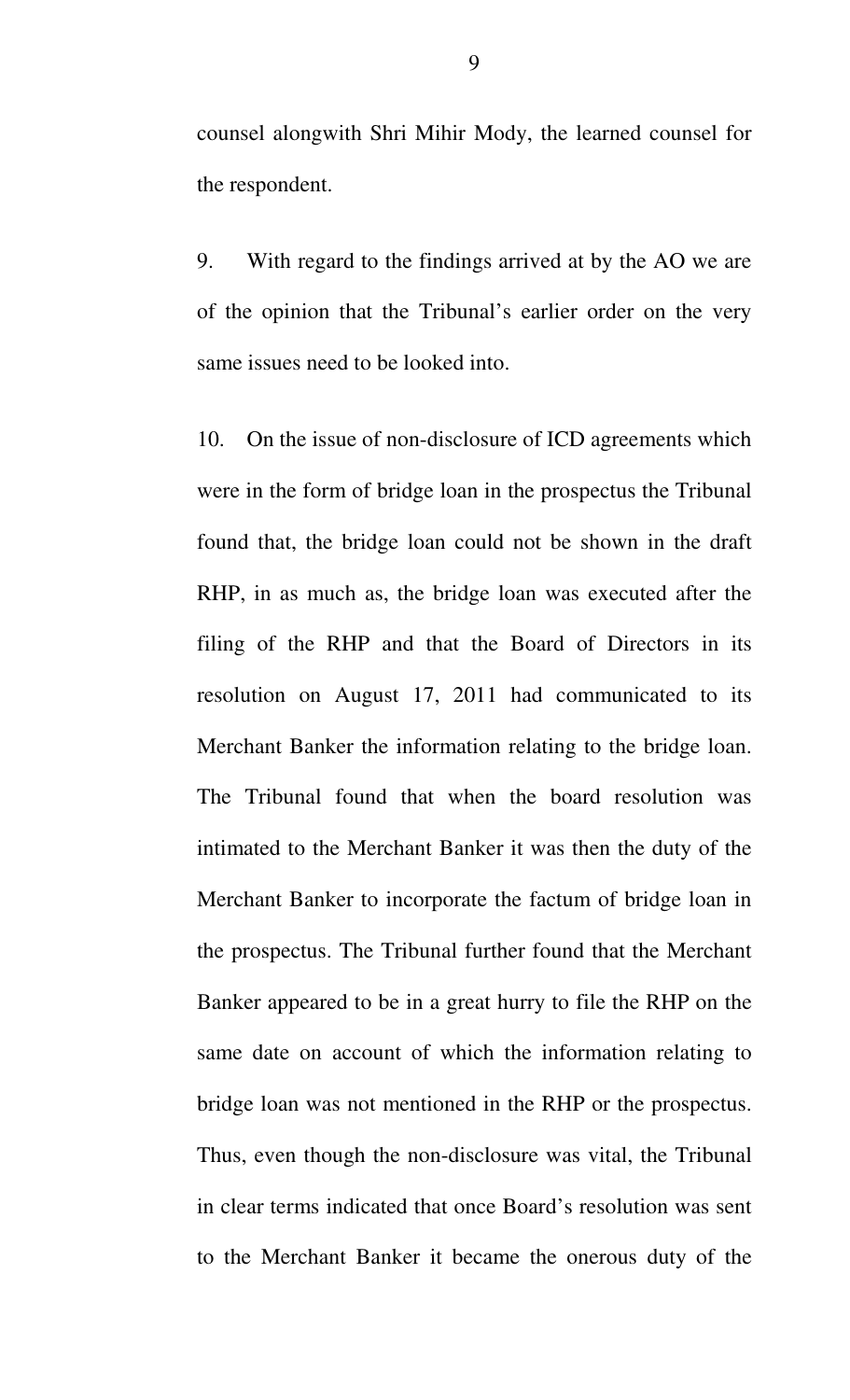Merchant Banker to incorporate the factum of the bridge loan in the prospectus. Thus, in our view the non-disclosure is only technical. The Tribunal in its earlier order on this issue held:-

*"The first instance of non-disclosure relates to ICDs taken by the Appellant in the nature of bridge loans. A bridge loan in financial parlance is nothing but a short-term loan availed of by companies to meet their immediate fiscal requirements, this is precisely what an intercorporate deposit represents. Clause 2(VII)(G) of Part A mandates the disclosure of bridge loans or any other financial arrangement which the concerned company intends to repay out of the proceeds of the issue. As per the facts of the case, the Appellant executed ICD agreements with seven entities, namely Jainex, Prraneta, Agarwal Holdings Ltd., JRI Industries and Infrastructure Ltd., Vineet Capital Services Pvt. Ltd., Jay Polychem (India) Pvt. Ltd., and Urmi Computers Pvt. Ltd. It is pertinent to note that all these seven agreements, vide which the Appellant received an aggregate of 26 around*  $\bar{\tau}$  52 crore, were executed *after the filing of the RHP, but before the filing of the Prospectus i.e., between August 17, 2011 and August 31, 2011. A perusal of the Impugned Order dated March 11, 2014 clearly points out that the Appellant could not have disclosed this information in the Draft RHP, which was filed on September 23, 2010 or even in the RHP which was filed, after incorporating SEBI's suggestions and on being approved by the Company's Board of Directors on August 17, 2011. This Board Resolution was communicated by the Appellant to its Merchant Banker on August 17, 2011 itself whose duty it was to incorporate this factum of bridge loan in the Prospectus. The Merchant Banker seems to have a great hurry to file the RHP on the same date due to which the bridge loan aspect did not find a mention either in the RHP or the Prospectus."*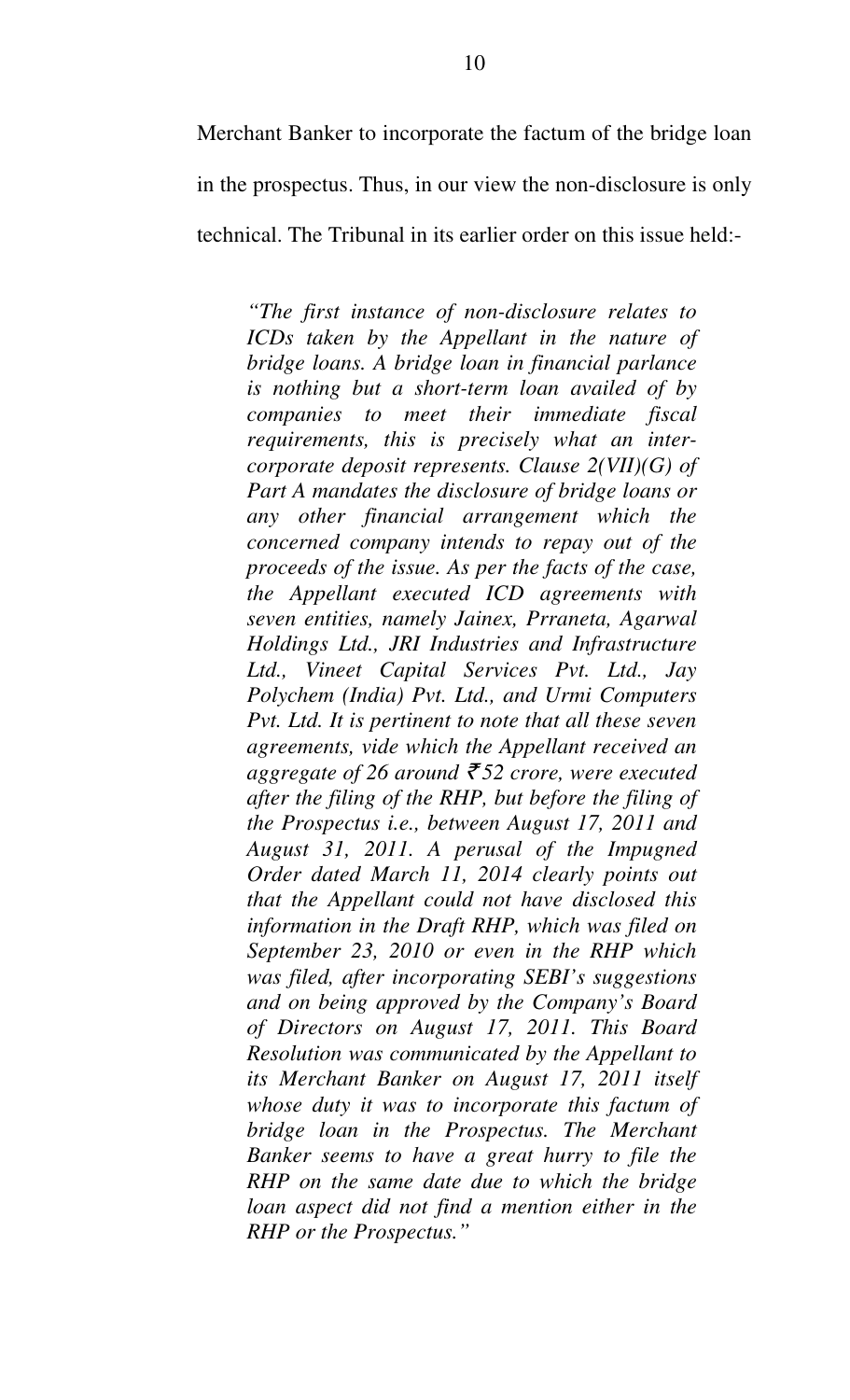11. On the issue of non-disclosure of the Board's resolution dated August 17, 2011 to invest the IPO proceeds in ICDs of other companies, the Tribunal in its earlier order found that the appellant had disclosed in the prospectus that the Company intends to invest the IPO proceeds in interest bearing liquidity instruments, and thus the Tribunal held that the appellant satisfied the disclosure requirements as per the ICDR Regulations. The Tribunal was, however, of the view that the appellant should have disclosed in categorical terms that the IPO proceeds were to be invested in ICDs. The Tribunal found that the expression "ICD" was absent in the prospectus though the appellant had fairly disclosed the relevant information in the prospectus. In our view it is not a case of non-disclosure and non indication of the expression "ICD" in the prospectus is only technical. In this regard the finding of the Tribunal in its earlier order is extracted hereunder:-

*"The second allegation of non-disclosure in the RHP and Prospectus relates to the non-disclosure of the Company's Board Resolution dated August 17, 2011 to invest the IPO Proceeds in ICDs of other companies. In pursuance thereof, three ICD agreements were entered into between the Appellant and the concerned parties for amounts of* ` *15 crore,* ` *7 crore and* ` *10 crore. Although*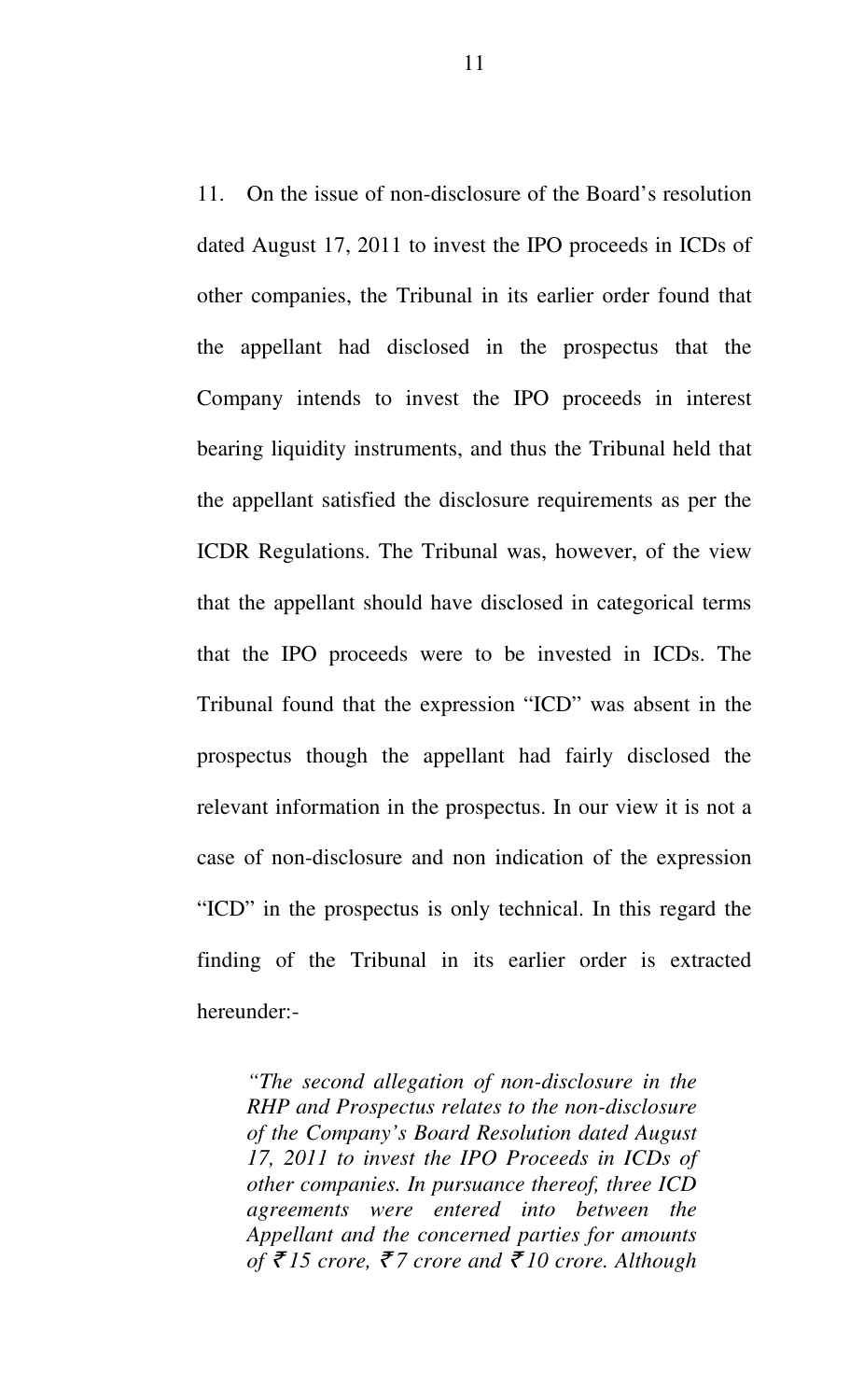*by disclosing in the Prospectus that the Appellant intends to invest the IPO Proceeds in interest bearing liquid instruments, the Appellant satisfied the disclosure requirements as per the ICDR Regulations, the Appellant did not in categorical terms disclose that it wished to invest the IPO Proceeds in ICDs. We note that even though the Prospectus did state that the Appellant would be investing the IPO proceeds in high-quality interest bearing liquid instruments, the expression 'ICD' is absent from the disclosure. The Appellant should, therefore, have fairly disclosed the abovesaid relevant information, if not material, regarding ICDs in the RHP and Prospectus filed with the Respondent."* 

12. Lastly, on the third issue, namely, disclosure of agreements for purchase of land executed with other entities, in this regard, the Tribunal in its earlier order found that agreements for purchase of land were executed with several entities aggregating Rs. 80 crore between the date of filing of the RHP and date of filing of the prospectus. This detail was mentioned in the prospectus but not at the appropriate place. Thus, again we are of the opinion that it is not a case of nondisclosure but a case of improper disclosure at the wrong place in the prospectus. In this regard, the finding of the Tribunal in its earlier order is extracted hereunder:-

*"Finally, the Appellant has been held guilty by the Respondent for allegedly not disclosing agreements and MOUs entered into for the purchase of land. Agreements for the purchase of land were executed with Saptrishi, Safeco,*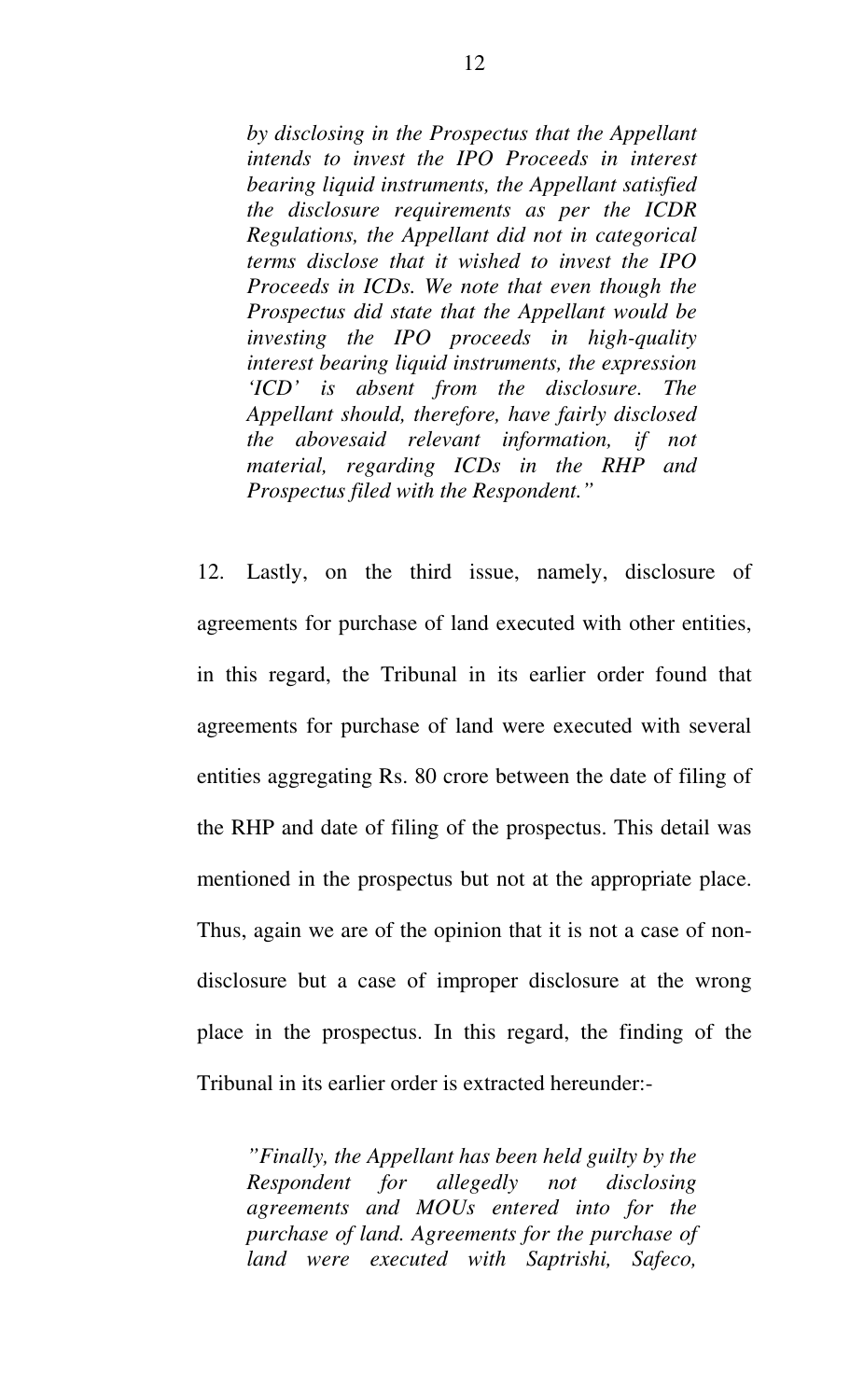*Realnet and Eastern Resorts, aggregating to an amount of ` 80 crore between the date of filing of the RHP and the date of filing the Prospectus. Out of the*  $\bar{\xi}$  80 crore (approximate value), around ` *37 crore was paid in advance to the aforementioned entities in pursuance of the said land deals, however, the details regarding the same were not mentioned at the appropriate place in the Prospectus. The Appellant, however, stated that it had "not entered into any commitment for any strategic initiatives…" which as per the Respondent is a misstatement. The Appellant's defense that the aforesaid agreements did not need to be disclosed since they fell under the "General Corporate Purpose" head cannot be accepted because the money allocated towards general corporate purposes was only* ` *21.4 crore*  as opposed to the  $\bar{z}$  80 crore which was sought to *be spent on the land purchase agreements. In this regard, therefore, the Impugned Order does not carry any legal infirmity."* 

13. After considering the aforesaid findings given by the Tribunal, the AO held that the allegations regarding nondisclosure of ICD agreements which were in the form of bridge loan, non-disclosure of its Board resolution dated August 17, 2011 to invest the IPO proceeds in ICDs of other companies and, non-disclosure of agreements for purchase of land executed with other entities were upheld by the Tribunal and therefore imposed the maximum penalty of Rs. 1 crore each on the appellant. In our opinion, the AO has completely misinterpreted the order of this Tribunal. The penalty imposed is also grossly disproportionate to the alleged misconduct.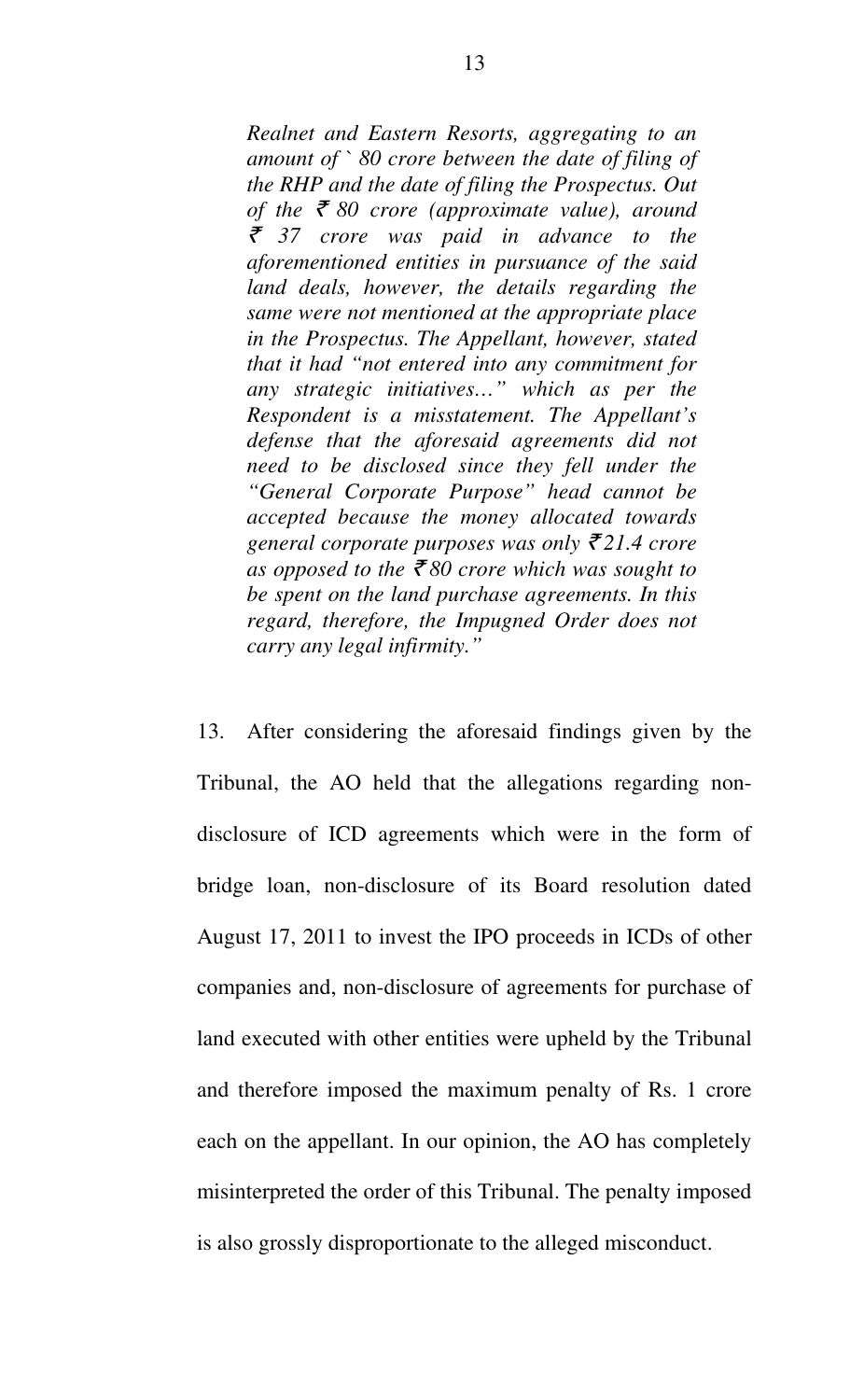14. At this stage and, for the sake of repetition, the charge against the appellant was non-disclosure of material information in the offer document and diversion of IPO proceeds. The second charge, namely, diversion of IPO proceeds was far more serious than the charge of nondisclosure. The Tribunal while considering the aforesaid two charges found that the appellant had partially failed to ensure proper disclosure of material information in the prospectus. It was not a case of complete non-disclosure of material information and, as we have found that the partial nondisclosure, was at best, a technical violation. In one instance, the information was given to the Merchant Banker who failed to disclose it in the RHP and, in the two other instances, the disclosure was made in the prospectus but not at the relevant place. Thus, it cannot be said that there was complete nondisclosure of material information in the prospectus.

15. Insofar as the second charge of diversion of IPO proceeds is concerned the Tribunal in its earlier order held that the charge of violating PFUTP Regulations was not established by any cogent reasoning or convincing evidence. The Tribunal also found that the purchase of land by the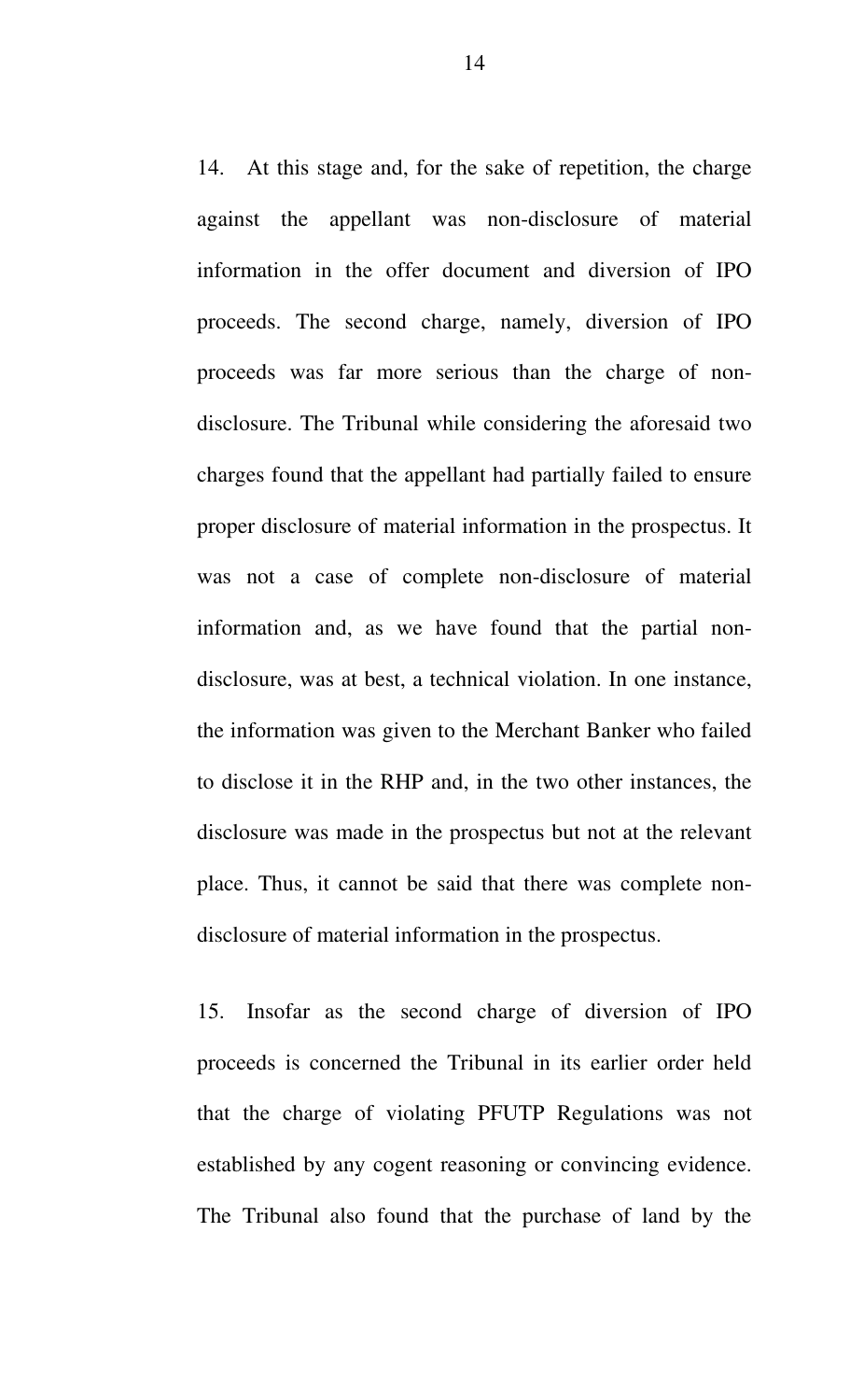appellant was genuine and not illegal or fabricated and consequently came to a conclusion:-

*"An analysis of the abovesaid documents reveals that the Appellant's dealings with Saptrishi, as far as the agreement for the purchase of land is concerned, are genuine and not illegal or fabricated……There has to be sufficient material to bring home such a severe charge against the Appellant. The charge relating to violation of PFUTP Regulations is a serious charge and hence a higher degree of proof is required to sustain it. In the instant case, such a charge has not been established against the Appellant by adducing cogent reasoning and convincing evidence."* 

16. Since the appellant had already undergone a considerable period of debarment pursuant to the order of SEBI, the Tribunal reduced the debarment from ten years to seven years for the partial disclosure of information in the prospectus. In the ultimate analysis, the order of debarment was for violation of partial disclosure in the prospectus and not for violation of PFUTP Regulations. The AO while imposing the penalty has not factored this debarment while fixing the quantum of penalty. Further, in our opinion, the factors contemplated under Section 15J was also not considered by the AO in the right perspective.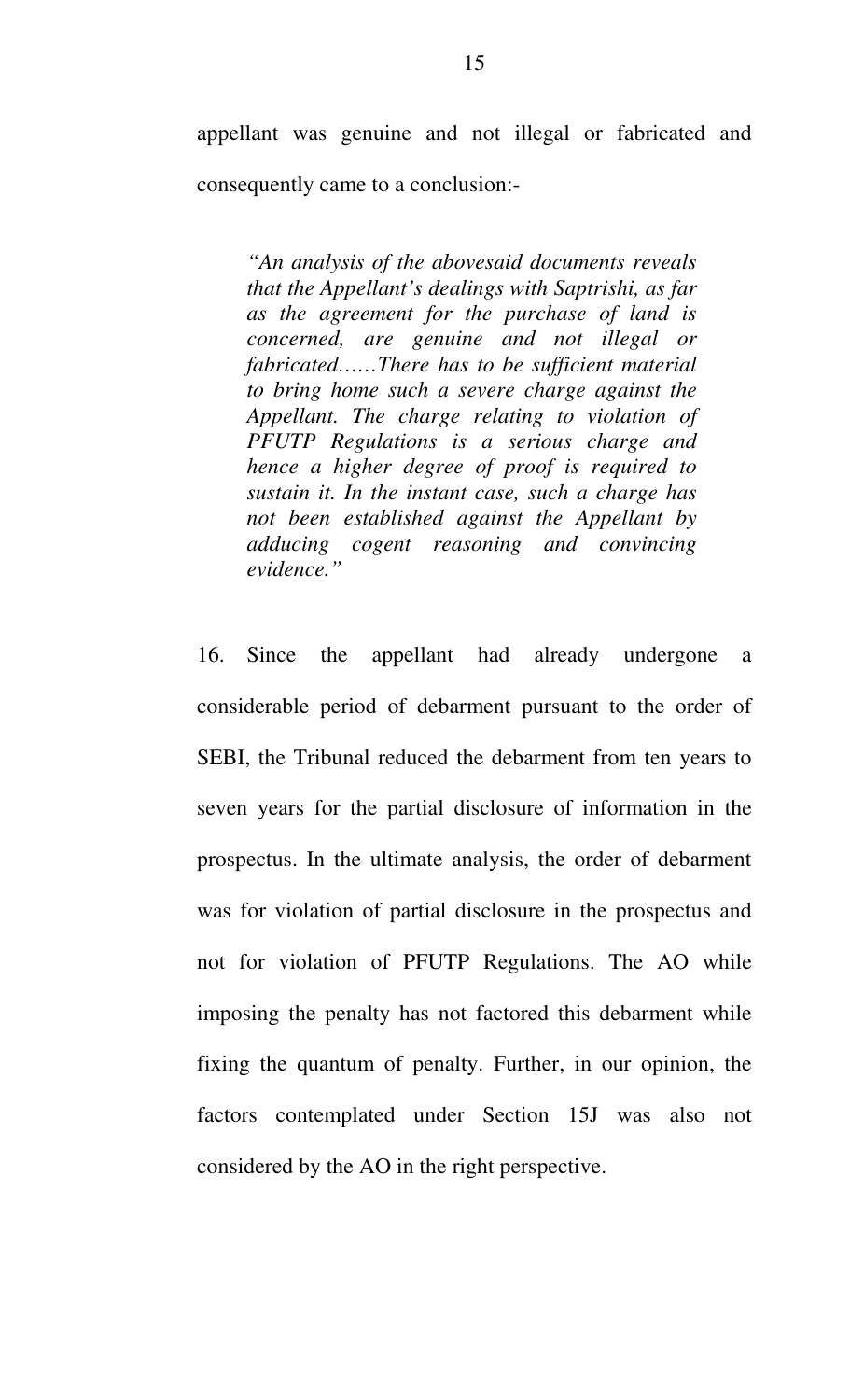17. Under Section 15HB a maximum penalty of Rs. 1 crore can be imposed. For facility, the said provision is extracted hereunder:-

*"15HB. Penalty for contravention where no separate penalty has been provided.- Whoever fails to comply with any provision of this Act, the rules or the regulations made or directions issued by the Board thereunder for which no separate penalty has been provided, shall be liable to a penalty which may extend to one crore rupees."* 

18. Penalty can be imposed for failure to carry out a statutory obligation under the SEBI's Act. Factors contemplated under Section 15J are required to be taken into consideration before imposing a penalty. If it is found that a party has not acted deliberately, then the authority has a discretion, to be exercised judicially, whether in a given case, after taking into consideration of all the relevant circumstances, as to whether a penalty should be imposed or not. Even if a minimum penalty is prescribed, the authority, after considering the circumstances of the case and other factors enumerated in Section 15J would be justified in refusing to impose penalty when there is a technical or venial breach of the provisions of the Act. The above was precisely held by the Supreme Court in *M/s. Hindustan Steel Ltd. vs. State of Orissa, 1969(2) SCC 627*.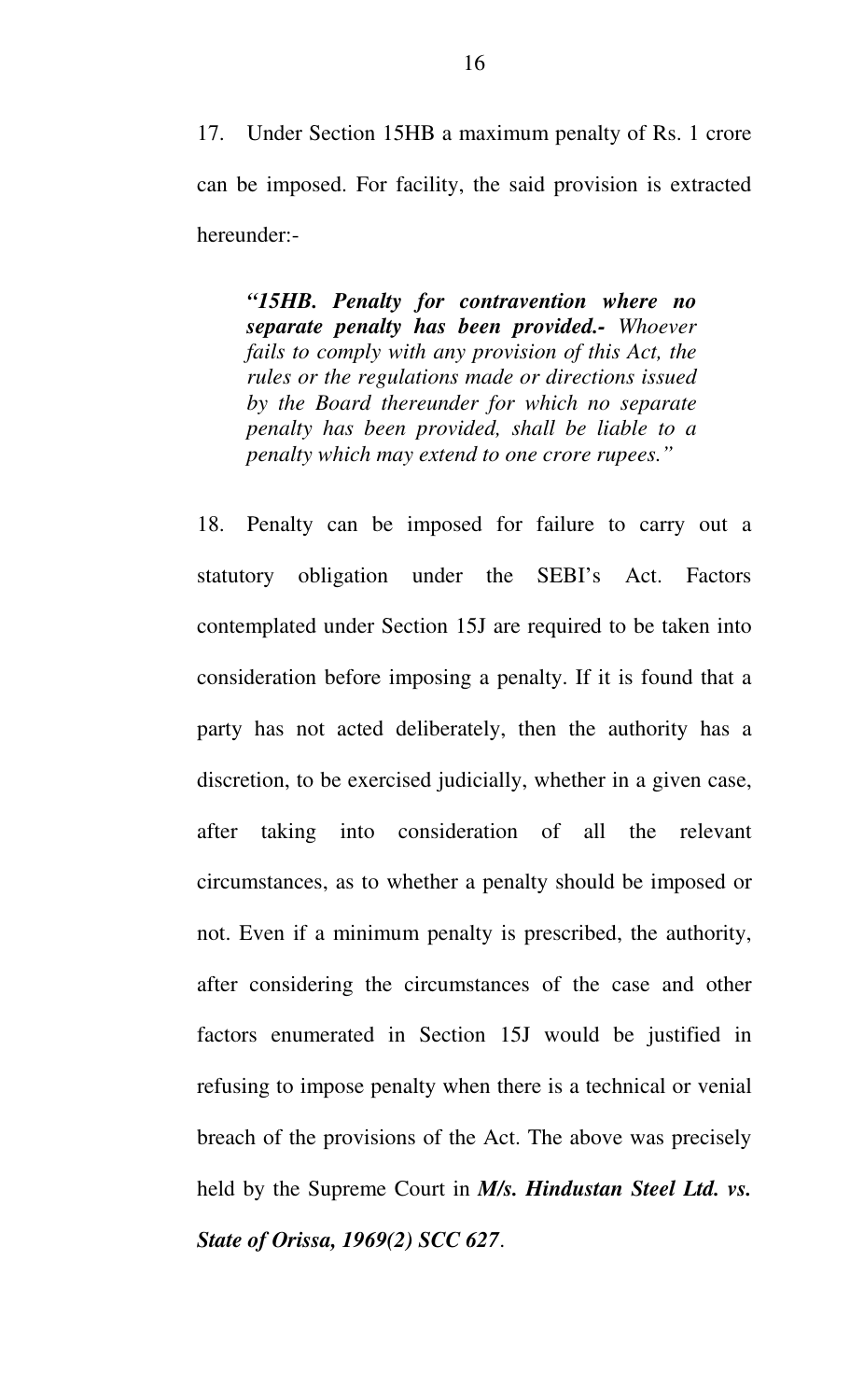19. In *Adjudicating Officer, Securities and Exchange Board of India vs. Bhavesh Pabari, (2019) 5 SCC 90*, the Supreme Court held that the provisions of Clauses (a), (b) and (c) of Section 15-J are illustrative in nature and have to be taken into account whenever such circumstances exist. The Supreme Court further held that factors other than those enumerated in Clauses (a), (b) and (c) of Section 15-J can also be considered by the Adjudicating Officer.

20. Further, we are also of the opinion that the direction of the AO to penalize all the directors is wholly unwarranted. Merely because the appellants are directors does not make them liable. The AO must give a specific finding that all the appellants as Directors were responsible for the alleged violation and were in charge of the affairs of the Company. In the instant case, there is no shred of evidence to show that the alleged act was committed by any of the Directors from which a reasonable inference could be drawn that the said Directors could also be vicariously liable. Vicarious liability can be inferred against a Company and its Directors only if the requisite assertions / allegations are averred in the Show Cause Notice so as to make the Company and its Directors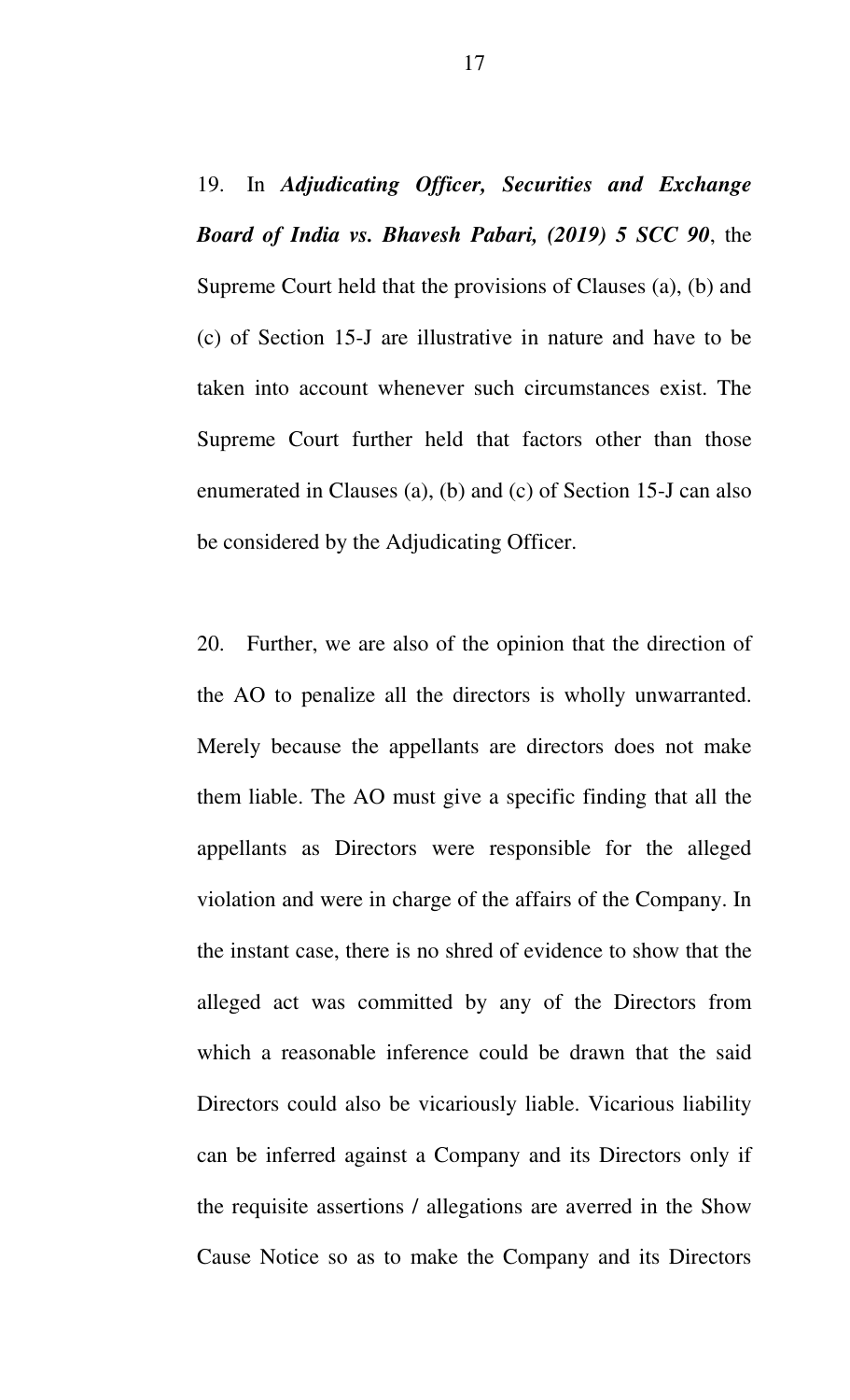vicariously liable for the violation of the provisions of the Act and its Regulations. The assertions / allegations should also include that the Director / Directors were in charge of and responsible for the business of the Company and by virtue of their position they are liable for penalty. In the instant case, no such allegations has been made in the SCN.

21. In our view this is a fit case where no penalty could be imposed and the question of imposing the maximum penalty in the given facts and circumstance does not arise. The AO has clearly exceeded its power in imposing the maximum penalty. The AO has misinterpreted the order of Securities Appellate Tribunal (SAT).

22. Considering the aforesaid, we are of the opinion that the maximum penalty of Rs. 1 crore each imposed upon the appellants is grossly disproportionate to the violation. In our view the order of debarment which was reduced by this Tribunal from ten years to seven years was more than sufficient penalty to cover the technical violation for imposition of penalty for violating the provision of Section 11C of the SEBI Act, 1992 and the ICDR Regulations.